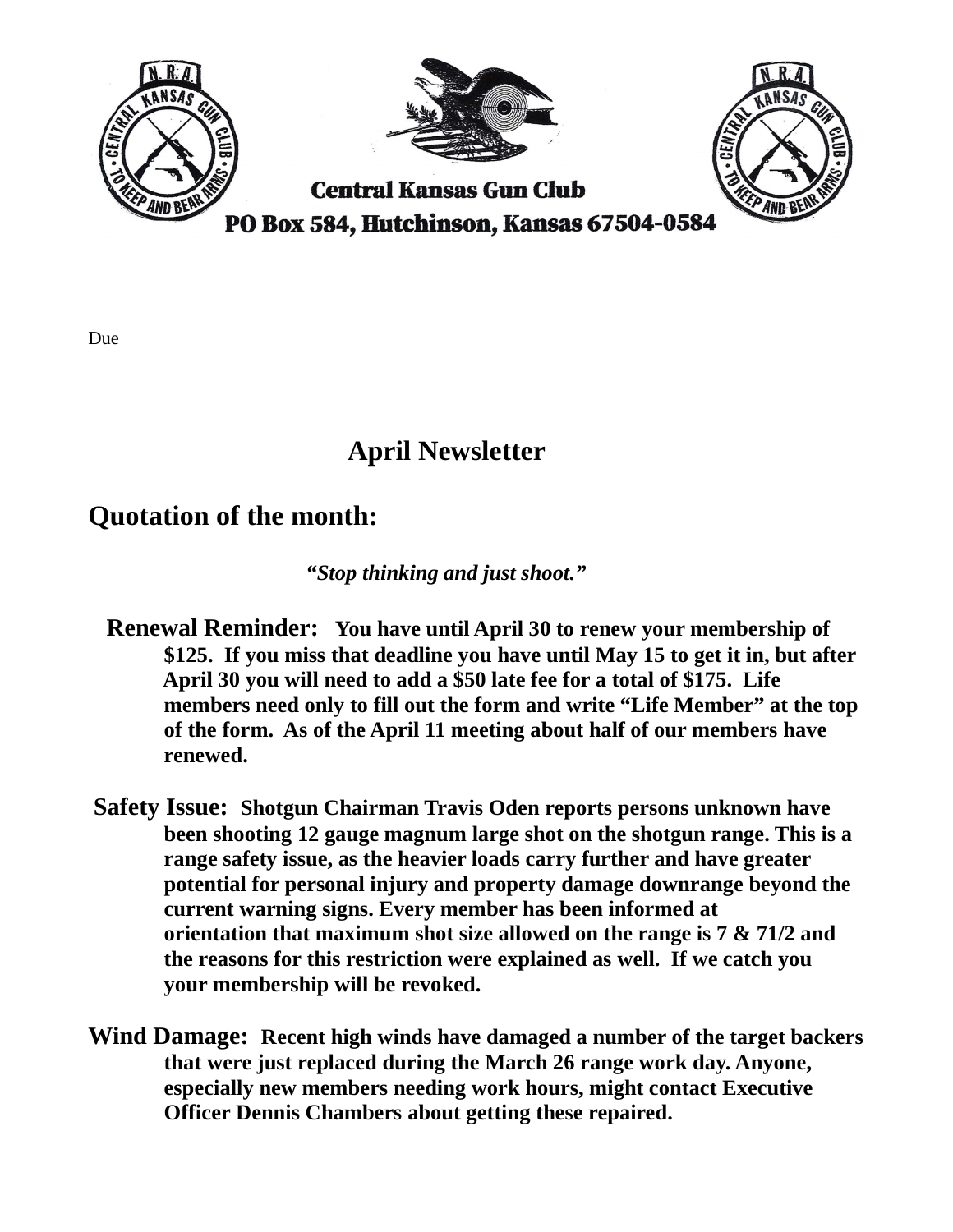

- Range Improvement: The concrete on the west trap field has been poured and looks great. Many thanks to all the folks who worked hard to get this project done. Take a minute to drive by and see this new project. Our range is looking better and better all the time.
- Shotgun: Chairman Travis Oden reports the programs continue to do well. We are shooting trap (if there is interest), skeet and 5-stand. Remember we are back on Daylight Saving Time. Shooting Tuesdays 4 till done – skeet. Thursdays 4 pm till done – 5-stand. 5-Stand could really use some help folks. Pitch in if you can. Travis reports Superior Boiler will host a corporate 5-Stand event Thursday, May 26 from 9am till noon, so put this on your calendar and plan to come out and help Travis make this a successful event for these shooters. Also, for your calendar, Travis reports Hutchinson Homebuilders Association will hold another event on our shotgun ranges October 1. They always donate substantially to the club. Plan on coming out.
- Nickerson High School Trap Team: Travis reports they will host another Family Day June 5. Shooting trap, skeet and 5-Stand in the morning and lunch will be served at noon. Ammunition will be available for purchase and there will be no target fees. These events are great fun and celebrate the successes of these young shooters. Get it on your calendar and plan to attend.
- Buhler High School Trap Team: Travis reports Buhler Coach Dan Whisler's team has about 12 young shooters and they are shooting the same hours as the Nickerson team.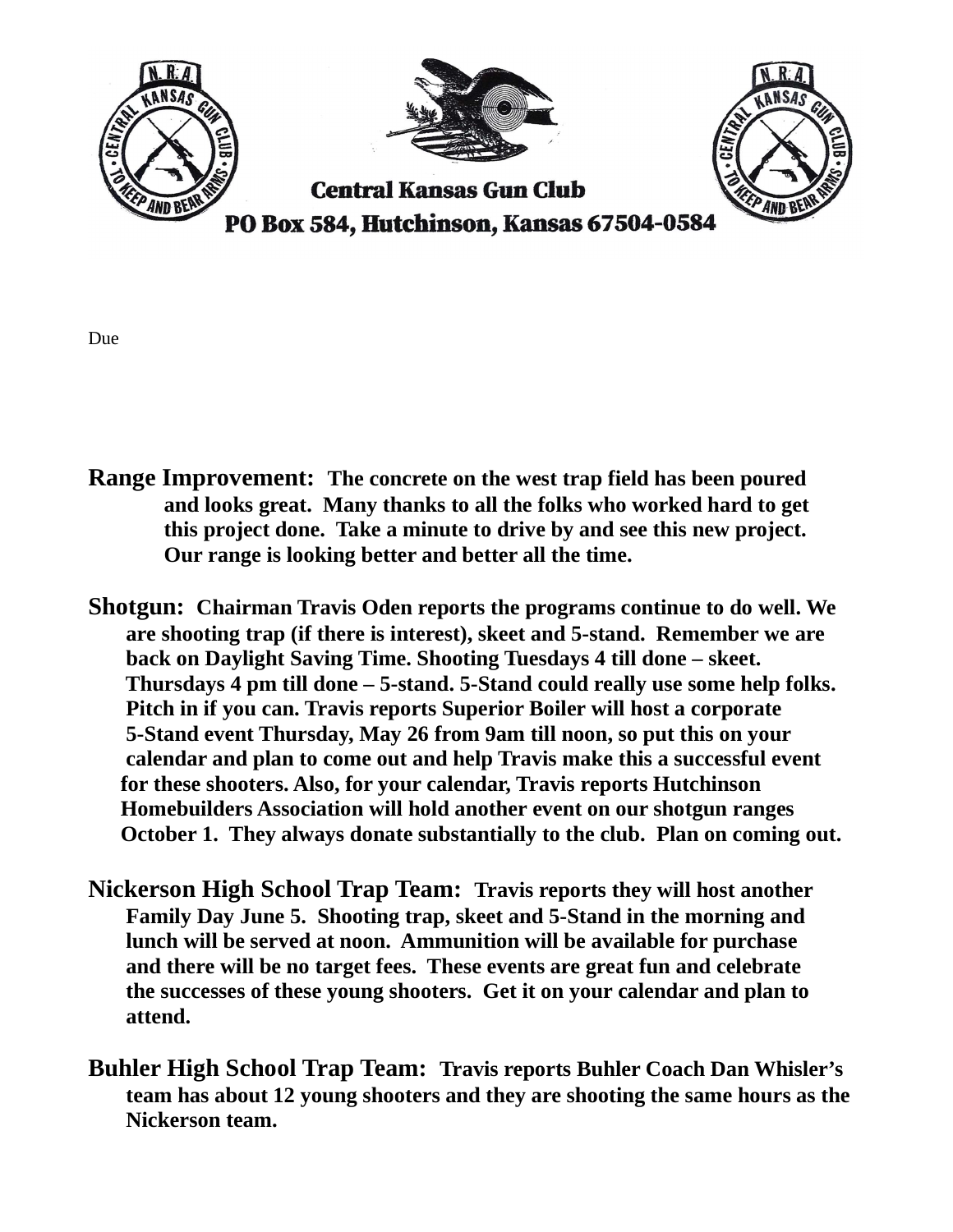

Action Pistol: Greg Dick reports his next match will be May 1 at 8 am.

- 1.) Falling Plate Event.
- 2.) Practical Event.
- 3.) Barricade Event.
- 4.) Moving Target Event (Modified).

 Shoots will, as usual, be conducted under the NRA Action Pistol rule book and are open to all competitors per section two of the rule book. Entry fee has been \$18 but may increase. Entries close at completion of the first event. There will be no pre-entries. For information Contact Greg at (620) 931-7492.

- Pistol Caliber Carbine. Next match Sunday, May 1, at 8:30 am. For information contact James Dean at (620) 200-0837 or james67501@sbcglobal.net.
- Precision (Tactical) Rifle: Greg Krebaum runs the shoots. Shooting the third Saturday of the month at 8 am. For information contact Greg at (620) 662- 7515 or e-mail him at krebaum@sbcglobal.net. Contact Greg before the shoots. Next shoot May 21.
- .22 Fun Shoot: shooting quarterly the last Sunday of the month. Watch the calendar. Call Dennis Chambers at (620) 664-7004 or e-mail him at casttackle@cox.net if you have any interest.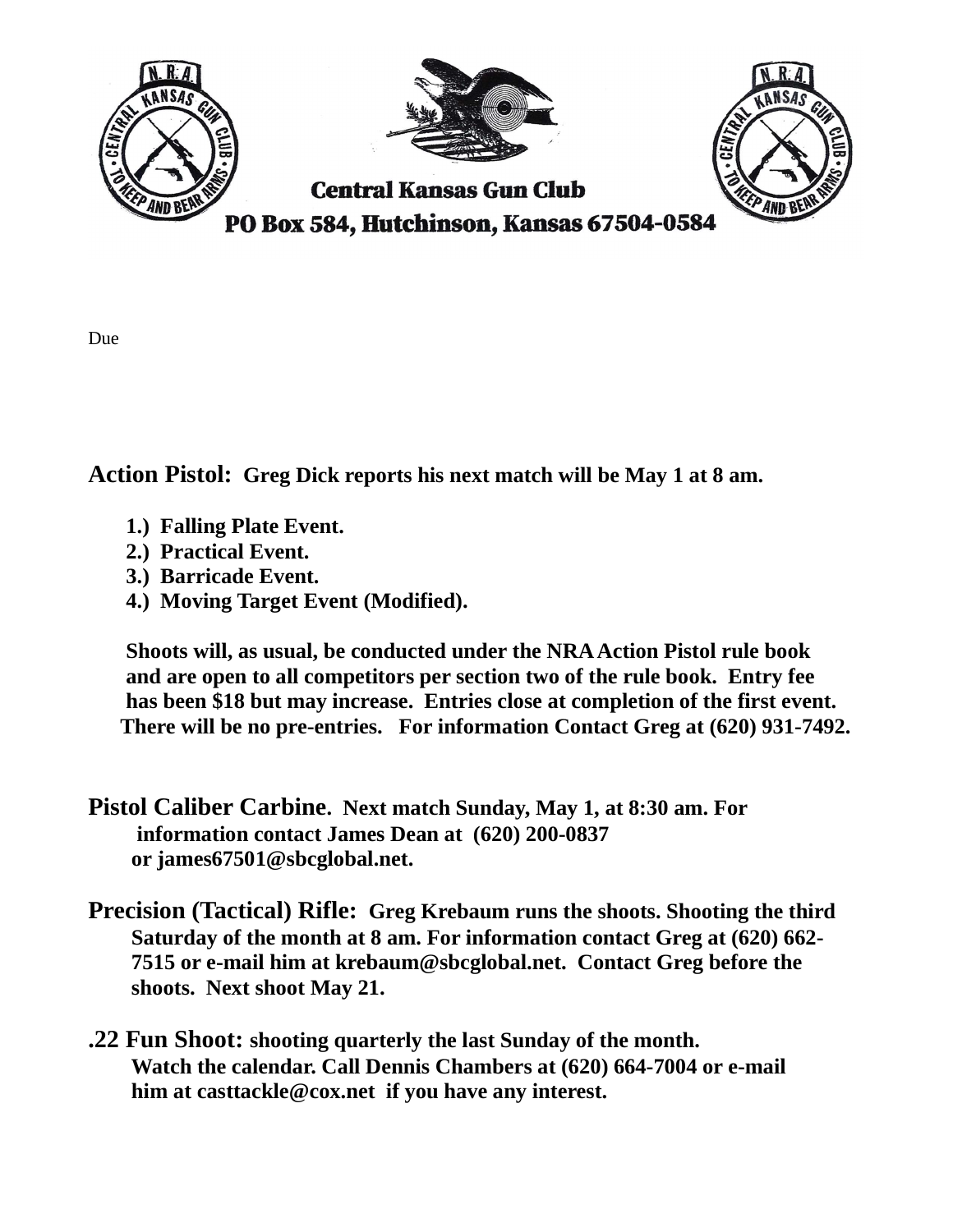

- Due
- .22 Rimfire Practice Shoot: Dennis runs these also. Contact Dennis at the above contact for information.
- .22 Night Shoots: Contact Dennis for further information.
- .22 Precision Rifle: Jeremy Hitschmann runs the program. For information contact Jeremy at (316) 288-9034 or jeremyhitschmann@gmail.com.
- USPSA: Eric Schnitzer and Cameron Cahn run the program. Shoots are at 8 am. Next match is May 22. For Information contact Cameron at (316) 214-2049 or cxcahn@gmail.com.

High Power: Contact Harold Mauck at (620) 727-3222 or dr2136@att.net

- May 7. 88-rd. 200/300/600 XTC. NRA approved. Match Director to be determined.
	- May 14. 58-rd. 200-yd. NMC. Non-Approved "Fun Match" and new shooter event but open to all. Rifles and ammunition will be provided for new shooters. John Heger will run the line.
- May 21. 88-rd. 200/300/600 yd. XTC. KSRA Match Rifle Championship. NRA Registered and eligible for points toward Kansas Distinguished Rifleman Badge. John Heger will run the line.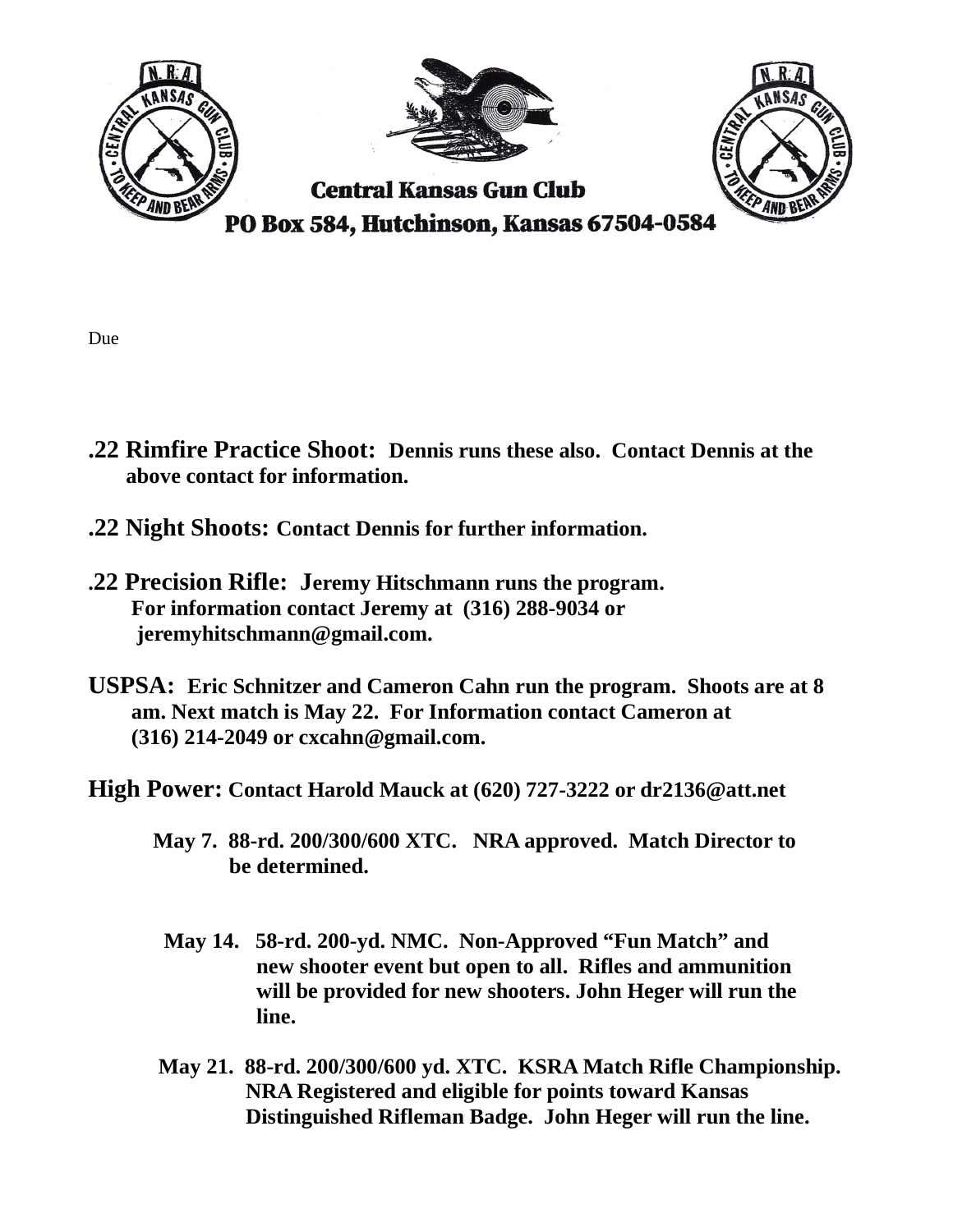

- 3-Gun: shooting the third Sunday of the month at 9 am. Manuel "M.C." Camacho runs the matches. Next shoot May 15 at 9 am. For more information contact him at (316) 284-1357 or e-mail him at manuel@mcsportingarms.com.
- USPSA Steel Challenge: New discipline for the club. Off to a good start. Next match May 14 at 8 am. Thomas Teater runs the matches. Contact him at (785) 230-2794 or e-mail him at tomashleyt@gmail.com.
- 4-H: Ray Bartholomew reports the BB Gun program will shoot 2-4 pm at the clubhouse each Sunday. For information about the 4-H programs contact Ray at (620) 200-8253 or e-mail him at raybart53@gmail.com.
- For Sale: members having items for sale can contact Jerry Maxfield at (620) 899-1053 or jrmax@cox.net. These will appear in the next newsletter.
- Hunter Education: For information contact Terry Dean at (620) 966-5052 or e-mail him at trdean5357@yahoo.com or Frank Triffett at (620) 665-7851.
- Gun Shows: April 30 -May 1. Garden City Gun & Knife Show. Finney Co. Fairgrounds. 9 – 5 Sat., 9 – 4 Sun. Garden City. (918) 658-4500.

Notes From Yesteryear: